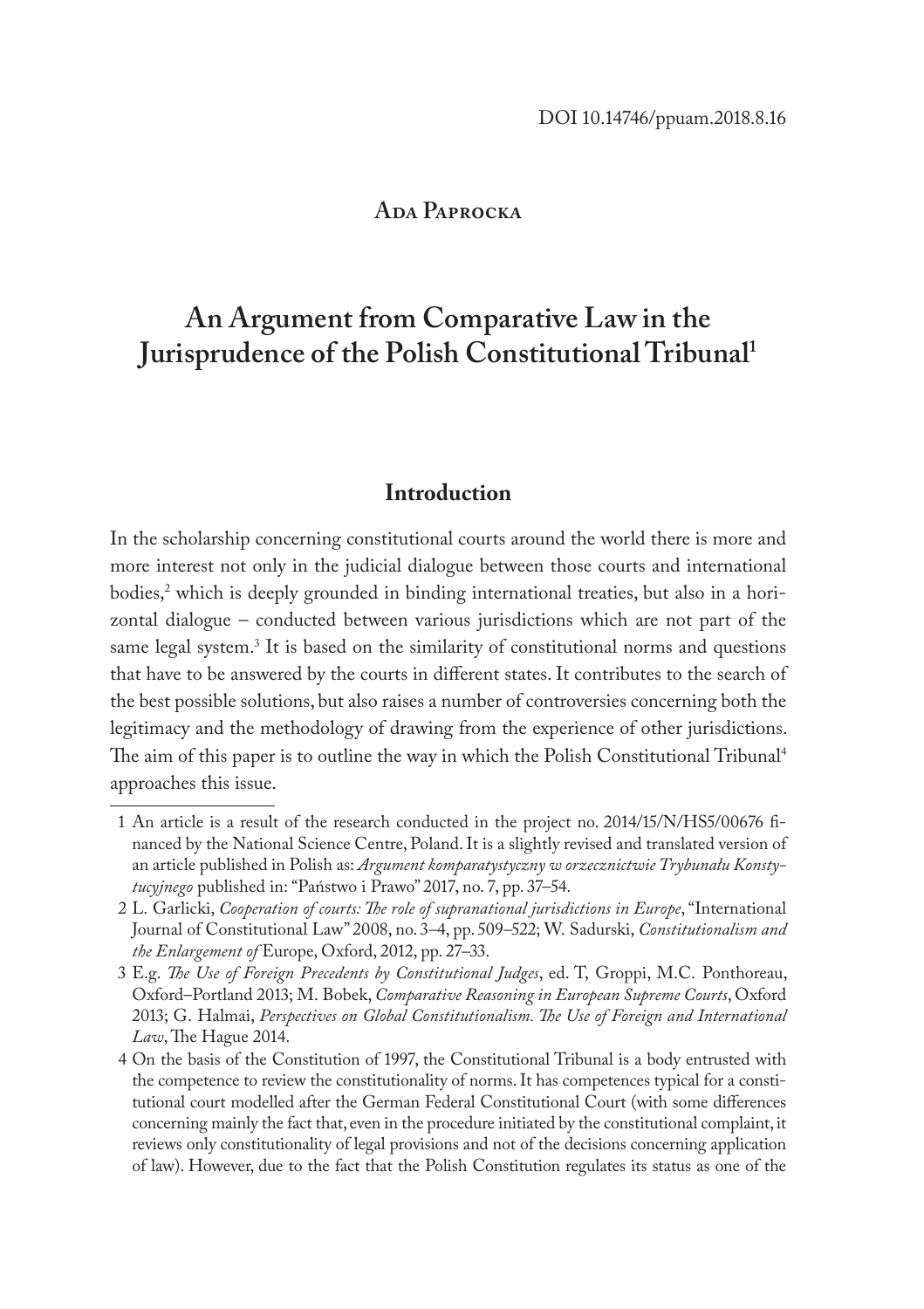The paper is based on the assumption that every element of the reasoning presented by the Constitutional Tribunal is aimed at justifying its holding and in consequence constitutes an element of the decision-making process. Only extraordinarily may it have other functions (such as informative or educational). Therefore, I assume that each reference to the foreign materials made in the reasoning of the Tribunal, is aimed at building an argument from comparative law in the case before it, even if the role of this argument in the decision-making process is not clearly indicated in the reasoning.

For the purposes of this paper, I define a comparative reference as any reference to the law or jurisprudence that is foreign to the Polish legal system, meaning that it refers to legal acts that are not binding in this system. It involves the primary domestic law or jurisprudence of other states, but it may also encompass international treaties that Poland is not party to.<sup>5</sup> A comparative reference has to be clearly distinguished from the situations in which the Tribunal refers to the acts of EU or international law, to which Poland is a party (as well as to the jurisprudence of the international courts enforcing those acts).6 Those norms are a part of Polish legal system and the obligation to comply with them results from both Article 9 of the Polish Constitution' and the particular provisions of international treaties.<sup>8</sup> Hence, making reference to them by the Constitutional Tribunal is necessary and it constitutes an element of the systemic interpretation of the domestic law.

<sup>&#</sup>x27;tribunals' and not one of the 'courts' within the meanings of its provisions, I will consistently use the term "Constitutional Tribunal" and not the Constitutional Court, when referring to this body. However, whenever the "constitutional courts" as a category are referred to, it should be understood as including the Polish Constitutional Tribunal. See further K. Prokop, *Polish Constitutional Law*, Bialystok 2011, p. 157 *et seq*.

<sup>5</sup> Such as The African Charter on Human and Peoples' Rights or the American Convention on Human Rights (e.g. judgments of 25 May 2004, case no. SK 44/03 and of 13 October 2009, case no. P 4/08). If not indicated otherwise, all judgments referred to in the footnotes are of the Polish Constitutional Tribunal and are available in the electronic version in the Tribunal's database: <https://ipo.trybunal.gov.pl>.

<sup>6</sup> On this subject vid., among others, L. Garlicki, *Ochrona praw jednostki w XXI w. (globalizacja – standardy lokalne – dialog między sądami)*, in *25 lat transformacji ustrojowej w Polsce i Europie Środkowo-Wschodniej*, ed. E. Gdulewicz, W. Orłowski, S. Patyra, Lublin 2015, pp. 177–179; E. Mak, *Judicial Decision-Making in a Globalised World. A Comparative Analysis of the Changing Practices of Western Highest Courts*, Oxford–Portland 2015, p. 140–163.

<sup>7</sup> M. Laskowska, M. Taborowski, *Obowiązek wykładni przyjaznej prawu Unii Europejskiej – między otwartością na proces integracji a ochroną tożsamości konstytucyjnej*, in *Prawo Unii Europejskiej a prawo konstytucyjne państw członkowskich*, ed. S. Dudzik, N. Półtorak, Warszawa 2013, pp. 79–108.

<sup>8</sup> E. Łętowska, *Zapewnienie skuteczności orzeczeniom sądów międzynarodowych*, "Europejski Przegląd Sądowy" 2010, no. 10, pp. 18 and 20–22; A. Paprocka, *Wpływ orzecznictwa ETPCz na rozumienie konstytucyjnych praw i wolności w Polsce – kilka uwag na marginesie orzecznictwa Trybunału Konstytucyjnego*, in *XV lat obowiązywania Konstytucji z 1997 r. Księga jubileuszowa dedykowana Zdzisławowi Jaroszowi*, ed. M. Zubik, Warszawa 2012, pp. 77–85.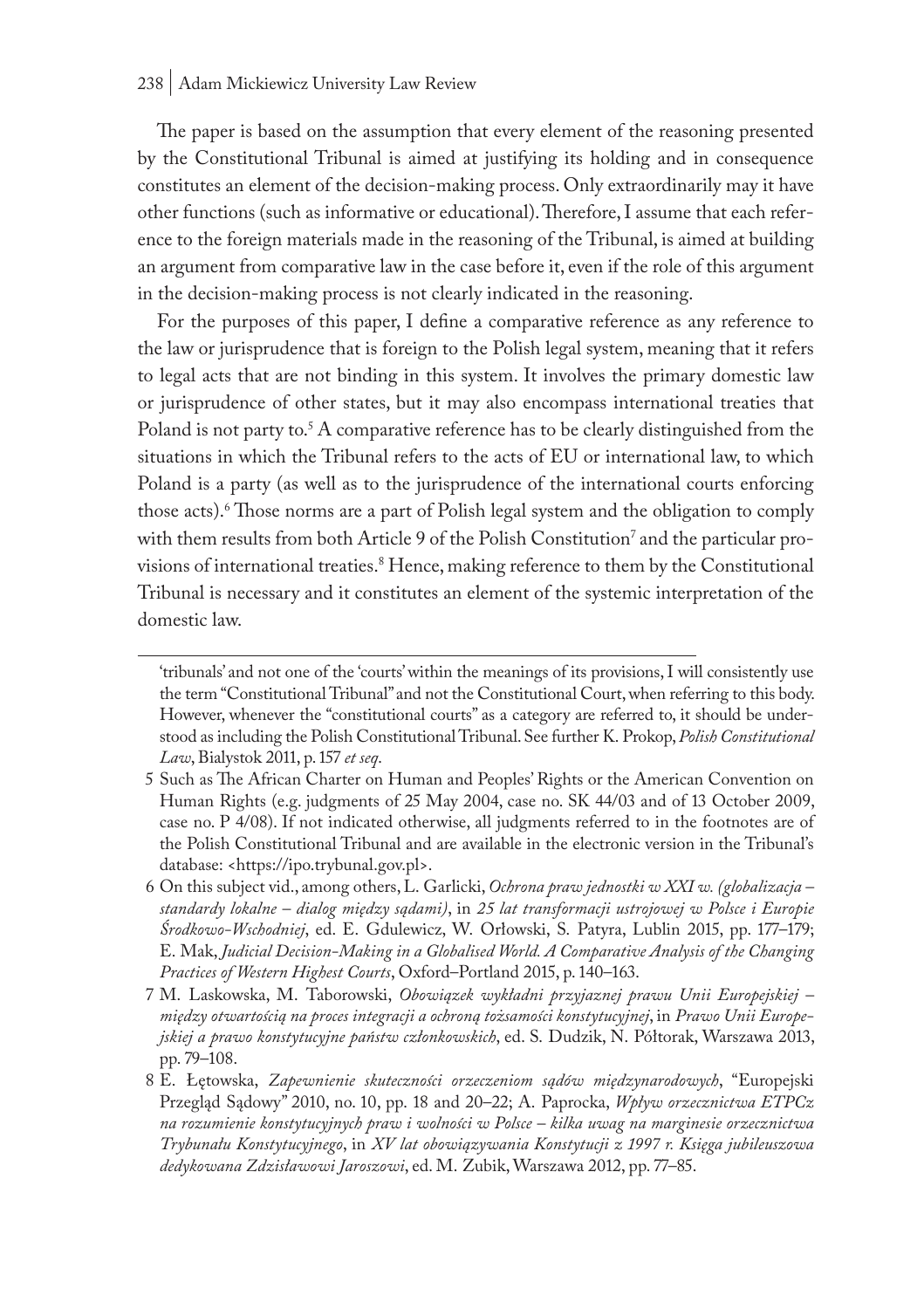In addition to this, I analyse the judgments and decisions of the Polish Constitutional Tribunal issued from 17 October 1997, when the current Polish Constitution entered into force, till 20 December 2016, as from this date significant doubts concerning the legality and legitimacy of the judgments issued by the Tribunal may be raised.<sup>9</sup>

# **The Basis for Comparative Reference in the Polish Legal System**

In international legal scholarship, especially American, one may observe heated discussions concerning the admissibility of using arguments from comparative law and jurisprudence in constitutional adjudication.<sup>10</sup> The supporters of comparative references argue that extending the scope of the arguments used by constitutional courts contributes to the quality and persuasiveness of the reasoning. They underline that the awareness of the solutions adopted in other legal systems serves as an inspiration and allows decisions based on more extensive data to be taken.<sup>11</sup> They note that the analysis of foreign legislation and judicial decisions may provide empirical data useful for predicting the consequences

<sup>9</sup> It is a result of significant constitutional crisis that resulted in the illegal election of a number of judges to the Tribunal, the way in which the new President of the Tribunal was elected, and a number of further events that allow the legitimacy of a current functioning of the Tribunal to be questioned. For more on this issue *V. inter alia*, A. Śledzińska-Simon, *Poland's Constitutional Tribunal under Siege,* VerfBlog, 04.12.2015, https://verfassungsblog.de/polands-constitutional-tribunal-under-siege/ [access: 01.08.2018]; A. Grzelak, *Choosing between two Evils: the Polish Ombudsman's Dilemma,* VerfBlog, 06.05.2018, https://verfassungsblog.de/choosingbetween-two-evils-the-polish-ombudsmans-dilemma/ [access: 01.08.2018]; M. Matczak, *Poland's Constitutional Tribunal under PiS control descends into legal chaos,* VerfBlog, 11.01.2017, https://verfassungsblog.de/polands-constitutional-tribunal-under-pis-control-descends-intolegal-chaos/ [access: 01.08.2018]. The developments of the crisis around the Constitutional Tribunal were also reflected in opinions by the Venice Commission of 11–12 March 2016, CDL-AD(2016)001 and of 14–15 October 2016, CDL-AD(2016)026.

<sup>10</sup> The literature concerning this subject is very extensive. Only some examples include: G. Halmai, *The use of foreign law in constitutional interpretation*, in *The Oxford Handbook of Comparative Law*, ed. M. Rosenfeld, A. Sajó, Oxford 2012, pp. 1330–1333; G. Halmai, *Perspectives…*, op.cit., pp. 181–190; M. Rosenfeld, *Comparative Constitutional Analysis in United States Adjudication and Scholarship*, in *Oxford Handbook…*, op.cit., pp. 43–52; S. Choudhry, *Migration as a new metaphor in comparative constitutional law*, in *The Migration of Constitutional Ideas*, ed. S. Choudhry, Cambridge 2006, pp. 1*–*13 and the literature cited there.

<sup>11</sup> S. Breyer, in *A conversation between U.S. Supreme Court justices. The relevance of foreign legal materials in U.S. constitutional cases: A conversation between Justice Antonin Scalia and Justice Stephen Breyer*, "International Journal of Constitutional Law" 2005, no. 4, p. 523; S. Breyer, *The Court and the World. American Law and the Global Realities*, New York 2016, pp. 249–280. In the context of counter-terrorism measures *v.*: E. Benvenisti, *Reclaming Democracy: The Strategic Uses if Foreign and International Law by National Courts*, "The American Journal of International Law" 2008, pp. 253–258.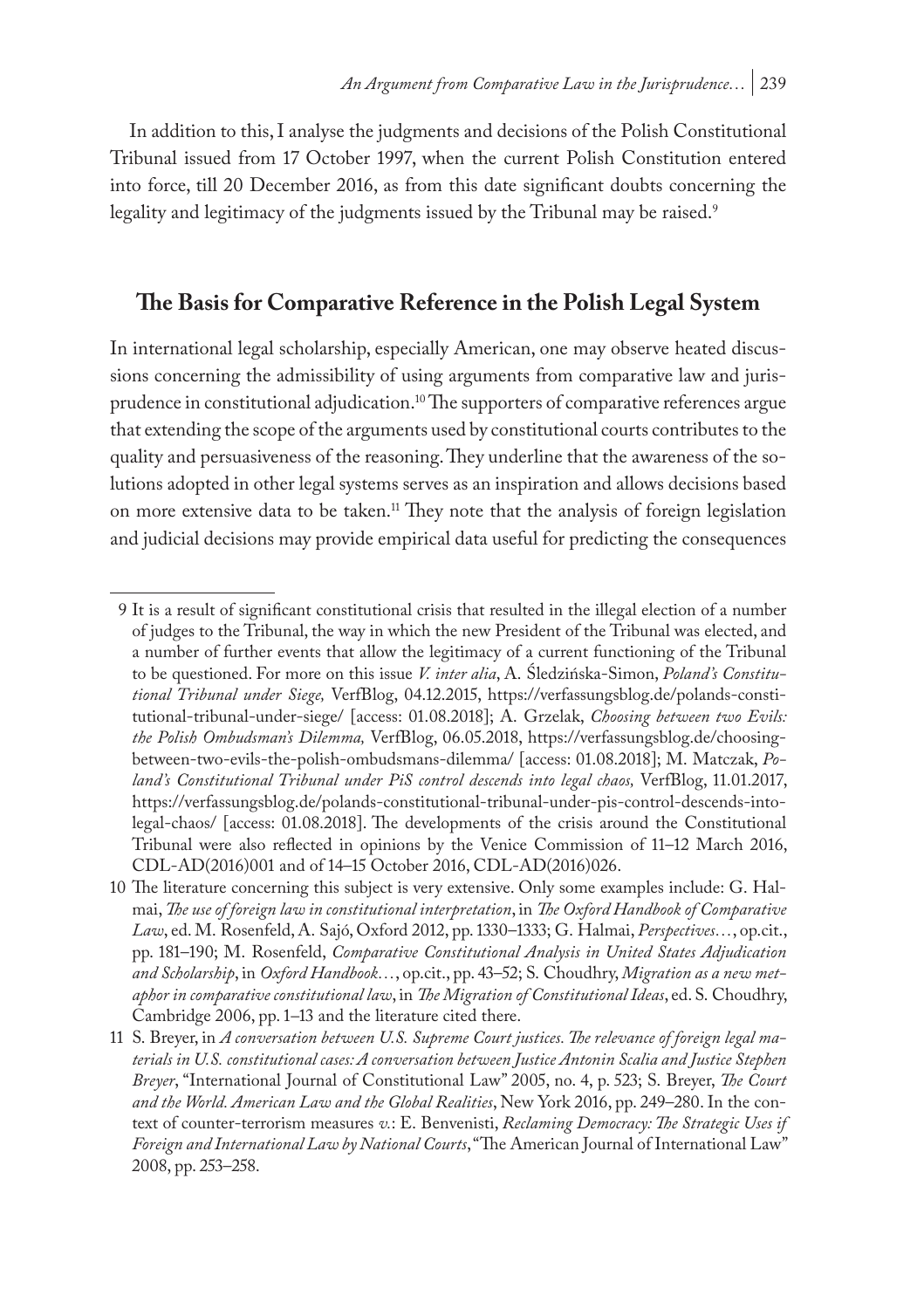of certain decisions for the legal system<sup>12</sup>. They also indicate that the reference to foreign sources may help to place the judicial decision not only in the given legal culture, but also to show its universal character, which enforces its legitimacy.<sup>13</sup> In addition to this, some scholars argue that comparing and contrasting the solutions adopted in various systems may facilitate more profound understanding and assessment of one's own system.14

The opponents of using comparative references in the constitutional adjudication stress the close relationship between the constitutional text and the principles of national sovereignty and the democratic legitimization of constitutional judges. They argue that the reference to foreign materials disrupts the democratic process of law-making and the principle that decisions concerning a given legal system can be taken only by judges duly appointed within this system.15 They emphasize that constitutional interpretation ought to be deeply rooted in a constitutional and legal tradition, shaped in a particular social and cultural environment, which renders all the reference to the law and jurisprudence that is foreign (i.e. shaped in other circumstances) irrelevant.16 Furthermore, they indicate that there is no consensus as to the methods by which the comparative material should be selected. Hence, the choice of certain materials instead of others is always arbitrary.<sup>17</sup>

In the Polish legal system, comparative arguments are present, however there is no wider discussion between the judges or scholars concerning the basis for their usage and its place in constitutional interpretation.18 It seems that one may indicate at least three reasons for this lack of controversy.

Firstly, the most intense controversies concerning the use of foreign materials in the constitutional adjudication arise in the common law systems based on the binding role of precedent. Traditionally, in those systems making a reference to a particular ruling demands identifying its role for the resolution of the case at hand, as either a precedent

- 14 G. Frankenberg, *Critical Comparison: Re-thinking Comparative Law*, "Harvard International Law Journal" 1985, no. 2, p. 447; P. Zumbansen, *Comparative Law's Coming of Age? Twenty Years after Critical Comparison*, "German Law Journal" 2005, no. 7, pp. 1079–1780.
- 15 A Scalia, in *A conversation between*…, op.cit., p. 526; C.F. Rosenkrantz, *Against borrowings and other nonauthorative uses of foreign law*, "International Journal of Constitutional Law" 2003, no. 2, pp. 84–85
- 16 L.J. Blum, *Mixed Signals: The limited Role of Comparative Analysis in Constitutional Adjudication*, "San Diego Law Review" 2002, no. 1, p. 163.
- 17 D. Canale, *Comparative Reasoning in Legal Adjudication*, "Canadian Journal of Law and Jurisprudence" 2015, no. 1, pp. 13–14.
- 18 Cf however, L. Garlicki, *Ochrona praw…*, op.cit., pp. 176–179.

<sup>12</sup> V. Jackson, *Constitutional Comparisons: Convergence, Resistance, Engagement*, "Harvard Law Review" 2005, p. 116.

<sup>13</sup> S. Choudhry, *Migration*…, op.cit., p. 2; V. Jackson, op.cit., p. 116 and 118; E. Benvenisti, op.cit., p. 269. Cf. the opinion of S. Breyer, who notes that citing to the case-law of countries that are only now developing their democracy by more established courts (such as the US Supreme Court) contributed to the legitimacy and position-building of the court cited to (*A conversation between*…, op.cit., p. 523).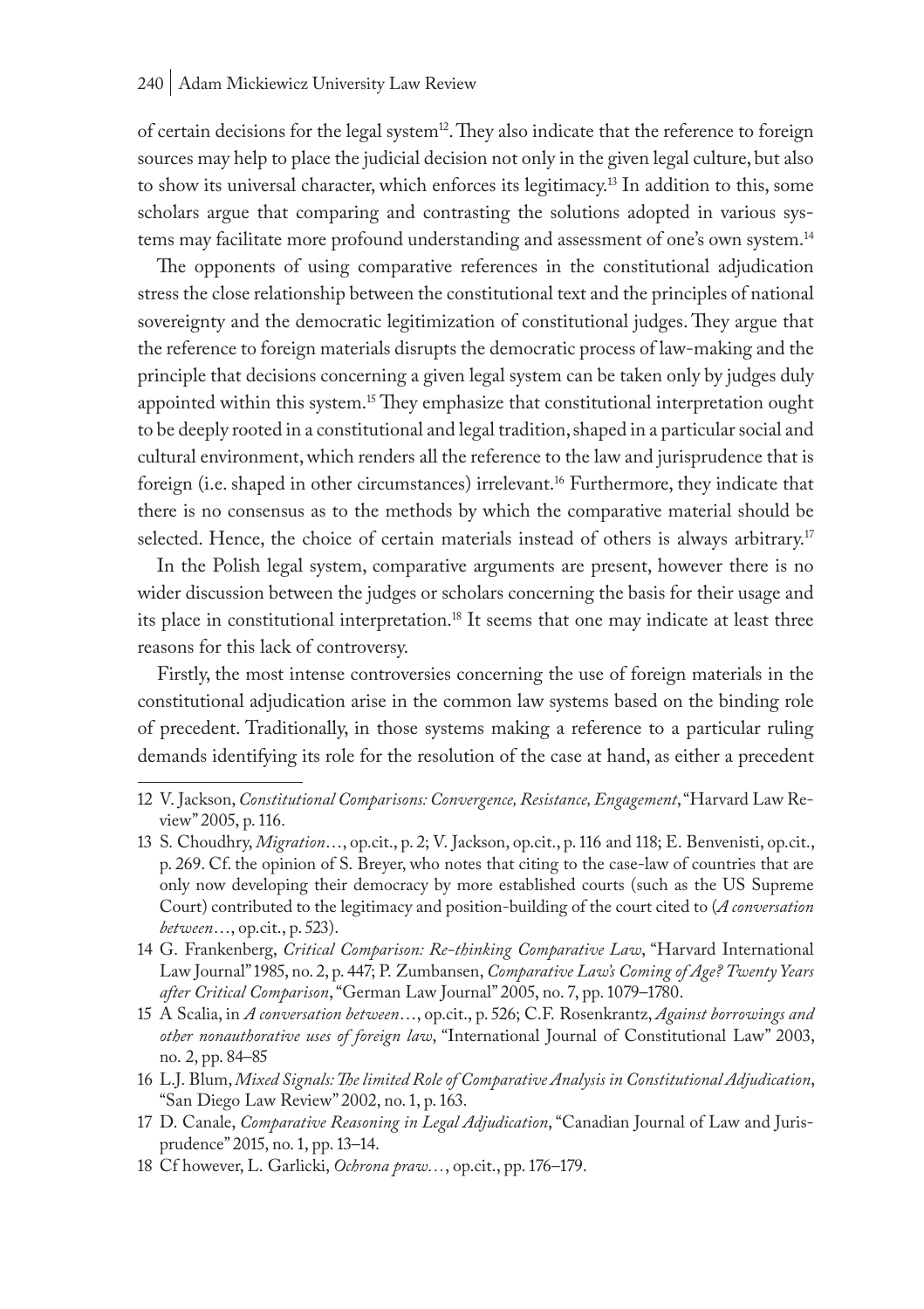that has to be followed, as a case that can be distinguished from the present one, or the ruling that has to be overturned. Introducing a ruling from a foreign (non-binding) legal system to the reasoning constructed according to this pattern is problematic for the coherence and clarity of the judgment.19 However, in continental law systems, in which the previous case-law of a given constitutional court or other bodies does not bind the courts for future and serves only as an inspiration concerning possible solutions and the way to support argumentation, similar problems do not arise.

Secondly, the use of comparative material in the process of constitutional interpretation in Poland is supported by the preparatory works of the 1997 Constitution. When the new constitution was drafted, the discussions in the Constitutional Commission of the Parliamentary Assembly, as well as the legal scholarship, drew significantly on the legal institutions established in other systems.<sup>20</sup> The facts that the foreign solutions were widely discussed and applied in the constitution-making process proves that the authors of the 1997 Constitution were aware of the correlations between different legal systems and allowed inspiration to be drawn from them.<sup>21</sup>

Thirdly, according to Articles 9 and 91 of the Polish Constitution, Polish courts and tribunals are obliged to take into consideration the binding norms of international law and the case-law of the international courts. Despite the different significance of such reference, the methodology behind it is quite similar to the use of comparative argument and the readiness of the Polish judicial bodies to engage in judicial dialogue may influence the fact that they do not oppose comparative references.

It also seems that the text of the Polish Constitution itself allows for such references. The Constitution does not contain any provision that would oblige or mandate its interpreters to take foreign sources into consideration.22 Nonetheless, in its Preamble, it refers to the roots of Polish culture, which includes legal culture, in universal human values and expresses the awareness of "the need for cooperation with all countries for the good of Human Family".23 Those clauses are too general to serve as a basis for reconstructing

<sup>19</sup> L.J. Blum, op.cit., s. 166; A Scalia, in *A conversation between*…, op.cit., p. 522.

<sup>20</sup> W. Osiatyński, *Paradoxes of constitutional borrowing*, "International Journal of Constitutional Law" 2003, no. 2, p. 249 *et seq.*; M.F. Brzeziński, L. Garlicki, *Judicial Review in Post-communist Poland: the Emergence of a Rechtsstaat?*, "Stanford Journal of International Law" 1995, no. 1, p. 35 *et seq*. See also with reference to the principle of the democratic state of law: R.R. Ludwikowski, *Constitutional Culture of the New East-Central European Democracies*, in *Constitutional Cultures*, ed. M. Wyrzykowski, Warszawa 2000, s. 74ff and with reference to the model of constitutional jurisdiction: G. Halmai, *Separation of Power – Social Rights – Judicial Review The Polish and the Hungarian Cases*, in *Constitution-making Process*,. M. Wyrzykowski, Warszawa 1998, *passim*.

<sup>21</sup> Cf. the opinion of A. Scalia, who clearly distinguished the use of comparative material in the process of constitution-making and in adjudication – supported the former and strongly opposed the latter (*A Conversation between…*, pp. 525, 538–539)

<sup>22</sup> Cf. Art. 39 Section 1c of the Constitution of South Africa.

<sup>23</sup> Translation by A. Pol and A. Caldwell, in *The Constitution of Poland*, Warszawa 2007.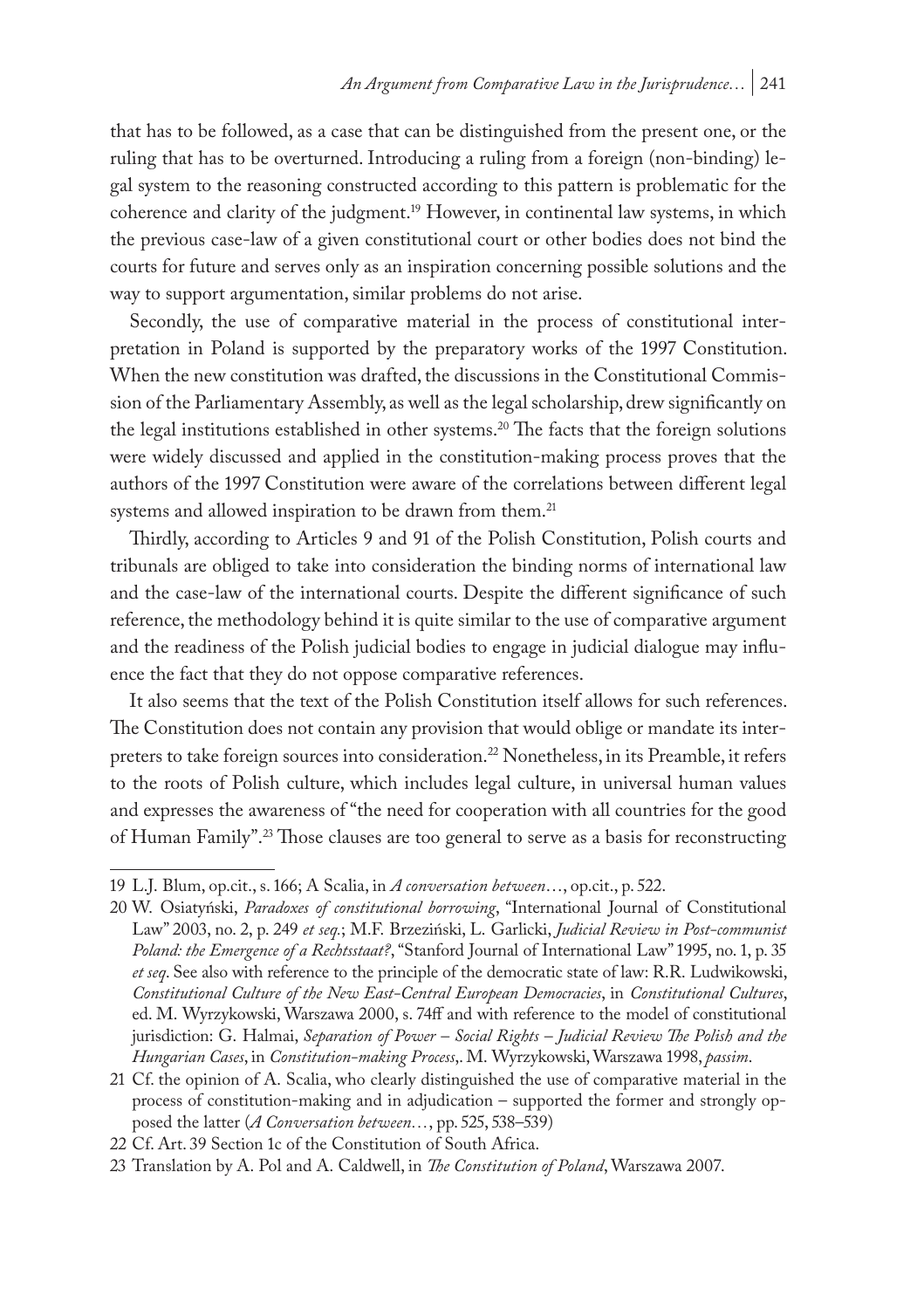a constitutional norm that would oblige the Polish judiciary in general and the Constitutional Court in particular to interpret the Constitution in accordance with the standards adopted in other states. However, they indicate that the authors of the Constitution intended it to be open to dialogue with other legal systems and in consequence do not allow the possibility of conducting such a dialogue to be excluded, if – in the circumstances of a particular case – no constitutional principles or rules oppose it.

# **The Practice of Using Comparative Argument by the Constitutional Tribunal**

The Constitutional Tribunal is quite prone to referring to comparative arguments in its reasoning. However, the practice of this reference is varied with respect to the scope, depth and subject of the analysis. One can encounter judgments in which the reference to a provision of foreign law or a statement of a judicial body seems to be incidental and lacking in more detailed analysis, $24$  as well as ones in which a given regulation or decision is carefully scrutinised in order to determine its usefulness for the reasoning of the Tribunal.<sup>25</sup> However, in the reasoning of its judgments the Tribunal does not reflect on the axiology underlining the use of comparative material in adjudicating constitutional questions, or on its aim and function in the decision-making process. It concerns both the lack of abstract comments on the methodology of decision-making in general, and the lack of indication of the role of certain reference in the particular case before the Tribunal.<sup>26</sup> Nonetheless,

<sup>24</sup> In extreme cases, the Constitutional Tribunal refers to a very general statement made by another constitutional court without citing its context or significance for a case before the Tribunal (e.g. judgments of: 5 May 2004, case no. P 2/02; and 28 June 2005, case no. SK 56/04). With respect to those judgments it is difficult to say that the Tribunal formulated a comparative argument as a reference to foreign decisions, since it does not have the character of an analysis, but is rather ornamental in nature.

<sup>25</sup> For instance the judgment of 30 September 2008, case no. K 44/07. Cf. with regard to other constitutional courts: M. Wendel, *Comparative Reasoning and the Making of a Common Constitutional Law – The Europe-Decisions of National Constitutional Courts in a Transnational Perspective*, NYU Jean Monnet Working Paper 2013, no. 25, pp. 5–12.

<sup>26</sup> It formulates only very general statements indicating *inter alia* that presenting an argument form a foreign law is "appropriate" (the judgment of 12 January 2005, case no. K 24/04); that "the Tribunal considers that the standards developed by the foreign judiciary and the underlying values are important" and that the given material "deserves attention" (the judgment of 24 February 2010, case no. K 6/09); that "in the context of the present case it is important to present [the legal issue at hand] […] in its wider context, including comparative approach" (judgment of 28 October 2015, case no. K 21/14); that the reference to the comparative material "is a result if growing convergence of the modern legal systems" (judgment of 3 July 2008, case no. K 38/07); or that "one can note" information concerning comparative law (judgment of 8 March 2000, case no. Pp 1/99). In many cases the Tribunal does not indicate any reason for including comparative analysis in the reasoning of its judgment (e.g. the judgment of 19 July 2011, case no. K 11/10).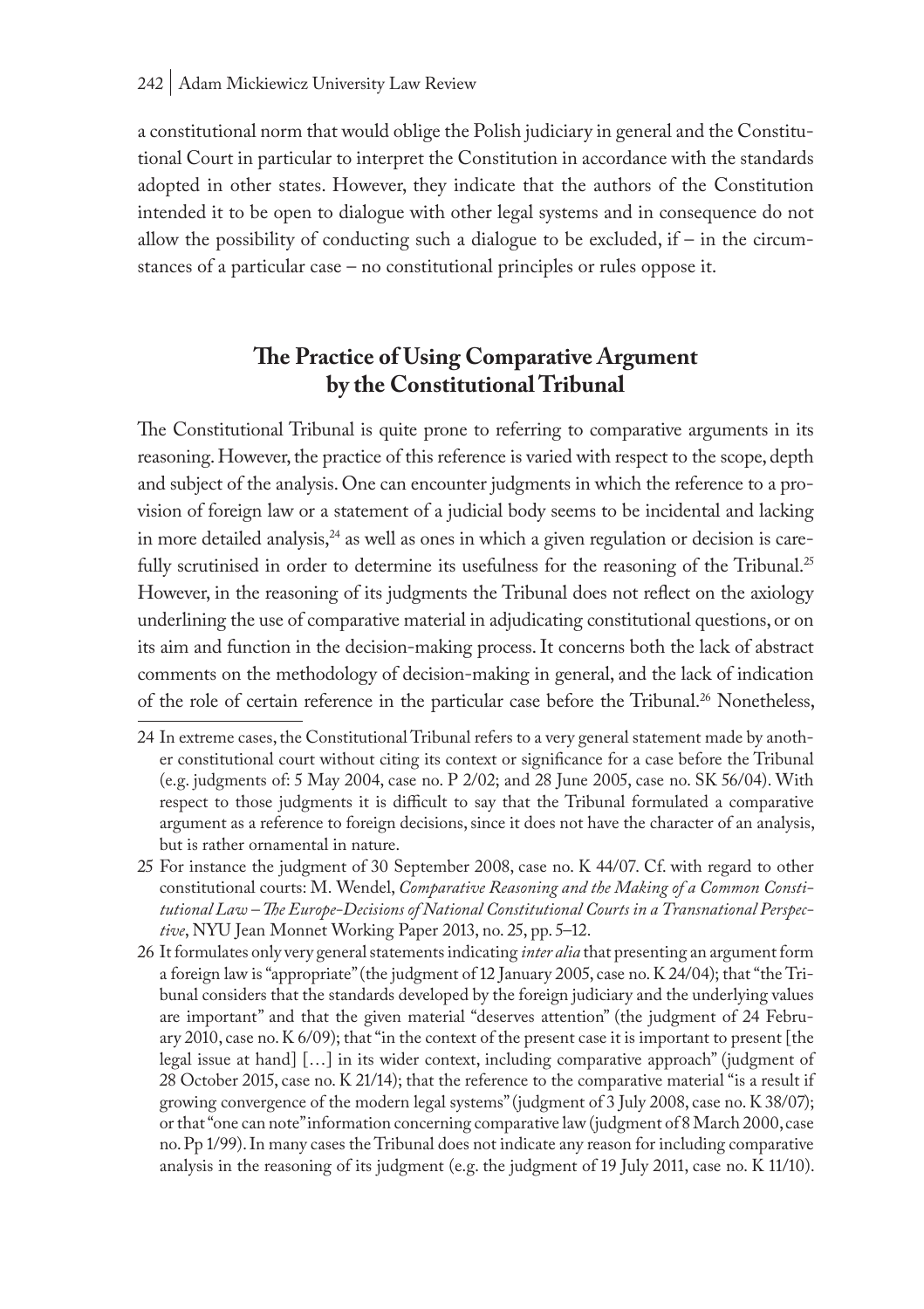partial conclusions concerning this matter can be drawn on the basis of the material used by the Constitutional Tribunal and the conclusions (if any) drawn from them.

With regard to the type of the material used, comparative references may be divided into referring to: the constitutional provisions of other states, $27$  other legal provisions of foreign domestic law,<sup>28</sup> and the case-law of foreign courts and tribunals.<sup>29</sup> This division is not strict, as the Tribunal sometimes refers to other kinds of sources. Nevertheless, in most cases it is possible to determine that the analysis is aimed at the reconstruction of constitutional norms, the examination of possible legislative solutions to certain problems, or the inspiration behind the decision on the hierarchical control of norms reached in a different legal system. It is evident that the remaining elements of the analysis are supplementary.30

References to the constitutional provisions of other states are used by the Constitutional Tribunal mainly in order to stress the importance of a given constitutional norm by indicating that it is binding not only in the Polish legal system, but that it also constitutes part of the common constitutional heritage of a group of states. The group in question may be defined as the democratic states in general or states that also fulfil other criteria (such as the member states of the EU, parliamentary democracies or even the "majority of the European states rooted in the common Christian culture").<sup>31</sup> Such a declaration, apart from educational purposes, serves as a starting point for the exercise of balancing constitutional values. By emphasizing that a particular principle (especially a fundamental right or freedom) is common to a significant number of states, the Tribunal stresses its universal character and notes that as a result it may be considered as more significant than others and its limitation has to be justified by especially compelling reasons.32

More often the Constitutional Tribunal analyses foreign legislation and empirical data concerning its application. In those cases the Tribunal adopts one of two approaches.

<sup>27</sup> E.g. the judgment of 26 November 2003, case no. 22/02.

<sup>28</sup> E.g. the judgment of 24 February 2010, case no. K 6/09.

<sup>29</sup> E.g. the judgments of 9 July 2007, SK 48/05 and of 19 July 2011, case no. K 11/10.

<sup>30</sup> For instance in the judgment of 28 October 2015 (case no. K 21/14) the Tribunal examined a number of the judgments of the German Federal Constitutional Court concerning the notion of "social minimum". It also briefly referred to certain provisions of German legislation. However, the Tribunal's analysis clearly aimed at the reconstruction of the nature and scope of the positive obligations of the state, so it concerned the content of the constitutional norm. By contrast, in the judgement of 20 September 2008 (case no. K 44/07) the Tribunal presented in a very broad way the legislation concerning the possibility of shutting down a hijacked passenger airplane in Germany and, in less detailed way, in some other states, but it did so only in order to present the context of the judgment issued by the Federal Constitutional Court of Germany, which declared such a possibility unconstitutional, and to make this judgment a main point of reference in its own analysis.

<sup>31</sup> Judgment of 7 October 2015, case no. K 12/14.

<sup>32</sup> E.g. the passages concerning freedom of religion in the judgment of 7 October 2015, case no. K 12/14.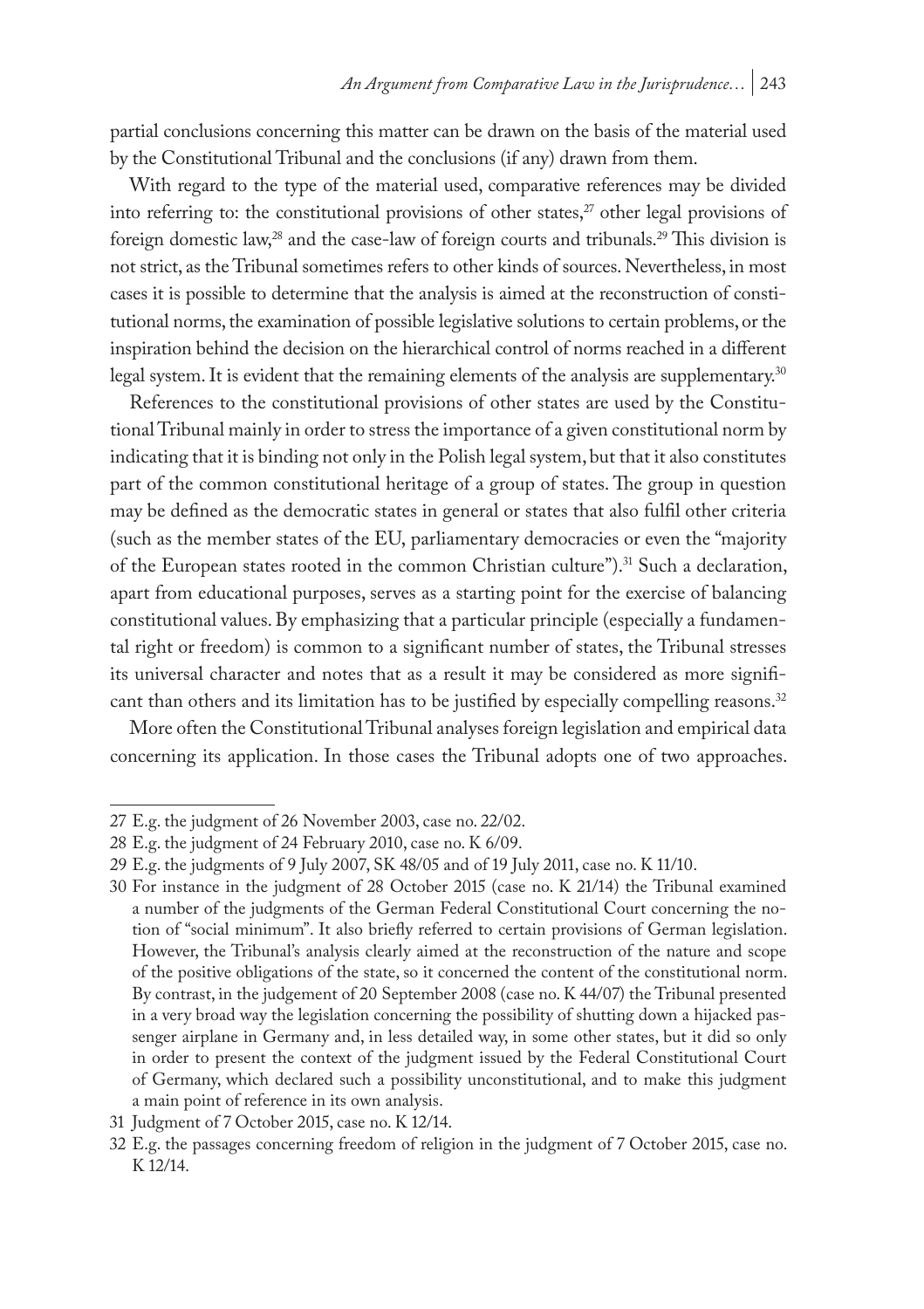#### 244 | Adam Mickiewicz University Law Review

The first one focuses on verifying whether the operationalization of constitutional norms is conducted in different states in the same way, i.e. whether there is one "proper" way of regulating certain matter (complying with a constitutional norm present in various legal systems).<sup>33</sup> In the case of a positive answer to this question, the Tribunal compares whether the solution before it complies with the model it has reconstructed. The discrepancies – in the absence of other significant arguments – justifies declaring the solution adopted by the Polish lawmaker unconstitutional. In the case of a negative answer, the Tribunal holds that the lack of a common model grants the lawgiver more latitude as to the way in which it would regulate a given matter and the comparative arguments do not support the conclusion, either with regard to the constitutionality or unconstitutionality of the adopted solution. This approach is in its essence very similar to the analysis of constitutional provisions of other states and, notwithstanding the fact that it focuses on the content of legislation, is aimed at the reconstruction of the constitutional standard.

The second approach is based on the supposition that the legislative measures adopted in different states for achieving the same goals may vary. With this in mind, the Tribunal examines the way in which various regulations function, assessing their usefulness for achieving their goals and their effectiveness in achieving those goals. It takes into consideration the wording of the legislation as well as empirical data concerning its application.34 Such an examination transfers the role of the comparative analysis from the level of reconstructing a constitutional norm to the level of assessing the proportionality of the limitation of fundamental rights or freedoms. It may serve as a way to verify whether the solution adopted by the Polish lawmaker – if similar to ones already in force in other states – may achieve its aims,<sup>35</sup> or – if the solution in question varies from ones adopted abroad – whether it applies the least invasive means of achieving those aims).36

In addition to this, the comparative references in the jurisprudence of the Constitutional Tribunal may focus on the judgments issued by foreign courts and tribunals., It is also possible to identify two types of situation within this category.

<sup>33</sup> E.g. judgment of 10 May 2000, case no. K 21/99.

<sup>34</sup> E.g. the judgments of 4 November 2014, case no. SK 55/13 and of 9 July 2009, case no. SK 48/05.

<sup>35</sup> Such examination should be supplemented by the verification of whether the conditions that are relevant for the effectiveness of a given regulation in other states are similar to ones occurring in the Polish legal system, or whether there are some differences between the legal systems that may influence the usefulness and effectiveness of adopting a similar solution in Poland (*v., e.g.,* a conclusion of the analysis conducted in the judgment of 4 November 2014, case no. SK 55/13).

<sup>36</sup> More on the structure of the proportionality test in the jurisprudence of the Polish Constitutional Tribunal *v., e.g.*, the judgments of 25 July 2013, case no. P 56/11 and of 16 October 2014, case no. SK 20/12.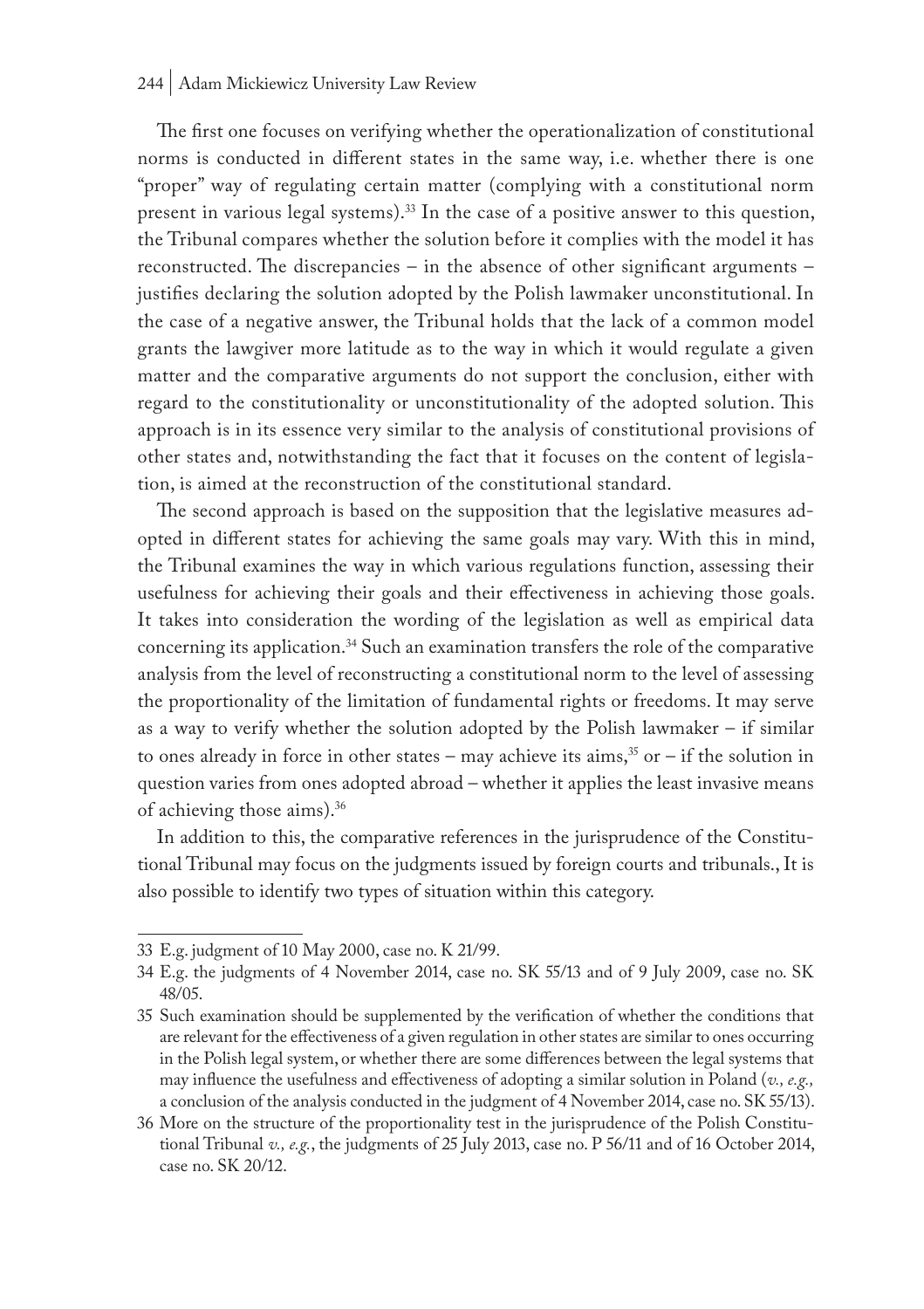In the first, more common situation, when analysing comparative material, the Tribunal stresses not only the reconstruction of the content of constitutional norm or legislation, but the outcome of the supervision of the constitutionality of norms conducted by other judicial body entrusted with the power to review the constitutionality of law.<sup>37</sup> The Tribunal does not in fact interpret legal norms as such, but borrows the result of the examination of their relation to each other.38 It seems that this kind of reasoning serves on the one hand as an inspiration for the Tribunal's decision and, on the other hand, as an additional way to legitimize the Tribunal's ruling, by pointing out that it is compatible with the canons of legal reasoning also adopted in other states.<sup>39</sup>

The second situation is similar to the first one with respect to the aim and the methodology of the analysis, but it should be distinguished due to the fact that the focus of the analysis is not on the foreign court's resolution of the case, but on the way in which the resolution was reached. This includes cases in which the reference made concerns the principles under which the bodies entrusted with constitutional jurisdiction exercise their competence. Such references appeared in the case-law of the Constitutional Tribunal when it was faced with the problems arising from membership in the European Union and the necessity of reconciling the principle of the primary role of the Constitution with the obligations under the European Union law, as well as with the necessity of drawing lines between the scope of its jurisdiction and the jurisdiction of the Court of Justice of the EU.<sup>40</sup>

# **The Problems with Methodology**

The above analysis indicates that the ways in which the Constitutional Tribunal draws on the comparative law are varied. Nonetheless, all of them can be characterized as the use of particular, often fragmentary, comparative material chosen on a case-by-case basis. Such an approach is pragmatic, as in each case the Tribunal is faced mainly with the task of adjudicating a case at hand. It does, however, adversely impact the methodology of

<sup>37</sup> Naturally, the Tribunal should in this situation refer to the content of the constitutional norms and the legislation which were analysed in the cited judgment. However, those elements constitute only background information that allows determination of whether the judgment in question is relevant for the case before the Tribunal (e.g. the judgment of 30 September 2008, case no. K 44/07).

<sup>38</sup> E.g. the judgment of 9 July 2009, case no. SK 48/05.

<sup>39</sup> V., e.g., the judgment of 30 September 2008, case no. K 44/07 in which the Tribunal explicitly stated that its judgment may be controversial in the eyes of public opinion and seems to defend it by pointing out its similarity to decisions taken previously by the constitutional courts in Germany and Czech Republic.

<sup>40</sup> V., e.g., judgments of 24 November 2010, K 32/09 and of 16 November 2011, SK 45/09. See also W. Sadurski, *'Solange, chapter 3': Constitutional Courts in Central Europe – Democracy – European Union*, "European Law Journal" 2007, no. 1, pp. 1–35.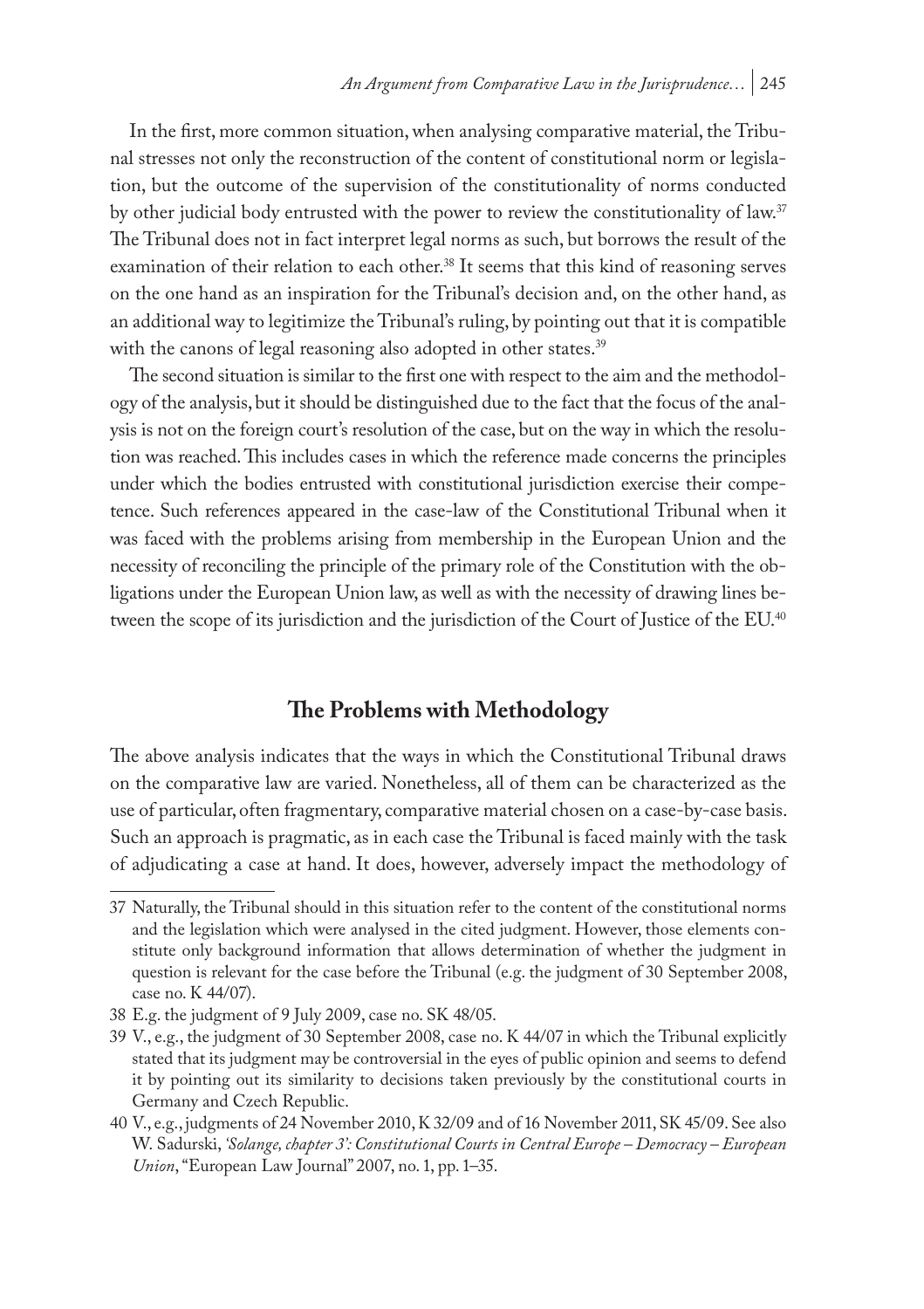introducing a comparative argument to the Tribunal's reasoning.<sup>41</sup> This concerns in particular the choice of the material to be used, the random nature of the references made, and the lack of clear indication what role such an argument played in the decisionmaking process.

The Constitutional Tribunal, when selecting the foreign law or case-law to refer to, does not usually explain why it found relevant the materials from particular jurisdictions and omitted those from other countries.<sup>42</sup> In some cases this choice – even though not clearly justified in the judgments – seems to be based on the similar constitutional history common to a number of states<sup>43</sup> or the existence of other relevant features due to the fact that they face the same constitutional challenge.44 In other cases, the reasons for a particular choice are difficult to identify.45 Among the few clear statements concerning the methodology of the use of foreign law by the Tribunal, it stated that: "in case of referring to the domestic law of another state, it is necessary to establish whether it is adequate to use the foreign model in order to interpret Polish law. In particular it is necessary to exercise particular caution in the choice of the legal system to which the Tribunal refers." However, even in the case in which this statement was made, it resulted only in the general conclusion that "in the present case it is appropriate to refer to the legal solutions functioning in Germany and in the case-law of the European Court of Human Rights" without the indication of any reasons for this conclusion.<sup>46</sup>

It may be also doubted whether the analysis of the comparative material by the Tribunal is detailed enough to conclude that, especially when referring to the

- 41 For more on the methodology of comparative constitutional law *v. inter alia*: M. Tushnet, *Some reflections on method in comparative constitutional law*, in *The Migration of Constitutional Ideas*, ed. S. Choudhry, Cambridge 2006, pp. 68–83; S. Choudhry, *Globalization in Search of Justification: Toward a Theory of Comparative Constitutional Interpretation*, "Indiana Law Review"1999, no. 3, p. 833 *et seq*.
- 42 However, there are exceptions. *V.* judgment of 30 September 2008, K 44/07 where the Tribunal reconstrued two approaches to counteracting terrorism in Western democracies and clearly indicated why one of them was more relevant for the Polish legal system and judgment of 19 July 2011, K 11/10 when it clearly referred to the common historic heritage and the similarities between the Polish and Hungarian legal system in order to justify referring to the case law of the Hungarian Constitutional Court.
- 43 For instance in cases concerning the lustration or benefits of the former employees of the communist secret services.
- 44 Such as being a Member of the EU.
- 45 E.g. the reference to the case-law of Germany, United States and Canada in the judgment of 11 October 2016, SK 28/15.
- 46 The judgment of 3 July 2008, K 38/07. See also the judgment of 28 October 2015, K 21/14 in which the Tribunal stated "The Constitutional Tribunal held that in the circumstances of the present case it is important to present the issue of the minimum of existence in the broader context, including the comparative perspective. For this reason, the Tribunal presented this issue by invoking the German legal system".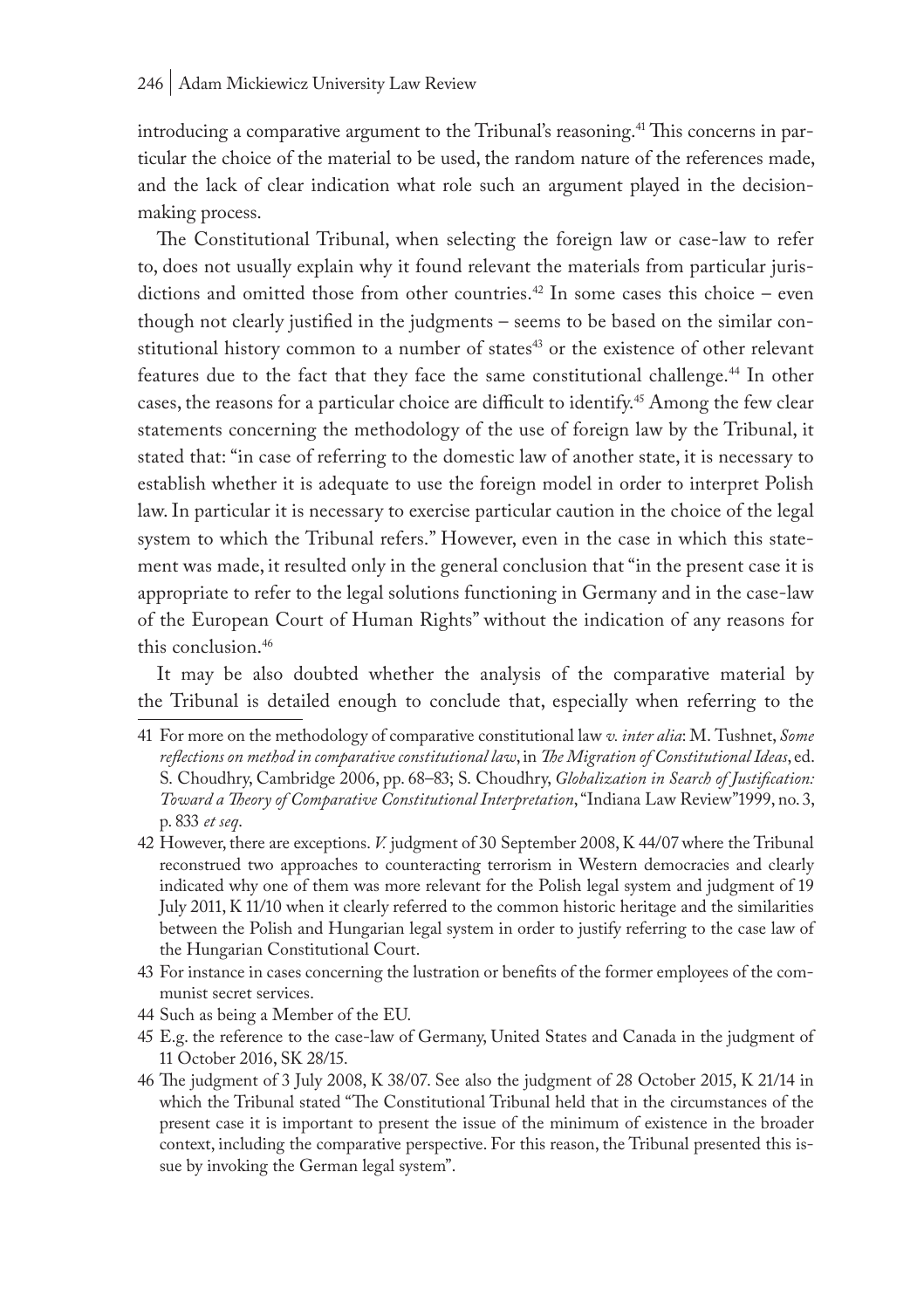foreign legislation, it found all the elements that were relevant to the reconstruction of a functional equivalent<sup>47</sup> of the assessed Polish regulation in a given legal system. This problem can arise especially in situations in which the Tribunal examines the constitutionality of a regulation that is aimed at providing a proper balance between two conflicting constitutional values, but it refers only to those elements of foreign legislation that serve the preservation of one of those principles and omits those that serve the realization of the other principle.<sup>48</sup>

Finally, it is problematic that the Constitutional Tribunal does not formulate any statements concerning the role of comparative argument in constitutional interpretation or making decisions on the supervision of norms. In most cases in which reference to foreign materials is made, it is placed in a separate part of the reasoning (as a separate section or in one section with the analysis of international law). The material described there is not referenced later on, when the *sensu stricto* analysis of the Polish law relevant for the outcome of the case takes place.<sup>49</sup> This practice significantly limits the argumentative value of comparative references in the case-law, and results in the fact that their role, other than informative and educational, is difficult to grasp.

# **Conclusion**

The above analysis indicates that the Polish Constitutional Tribunal is relatively open to dialogue with other jurisdictions, which – in principle – seems to be both within the spirit of the 1997 Constitution and pragmatic with regard to today's world of multilevel and multi-centred legal systems, in which similar problems arise all over the globe. However, the analysis also shows that in order to fully develop the pragmatic, legitimising and persuasive potential of this horizontal dialogue, more stress should be placed on the way in which comparative references are introduced to the Tribunal's case-law. In particular, the Tribunal should indicate, in a more consistent way, the place of comparative argument in its decision-making process and justify the choices it makes with this respect.

<sup>47</sup> J.C. Reitz, *How to Do Comparative Law*, "American Journal of Comparative Law" 1998, no. 4, p. 620 et seq.

<sup>48</sup> E.g. the judgment of 7 October 2015, K 12/14 in which the Tribunal analysed the ways in which different legislations provided the right to conscious objection to medical professionals, but failed to take into consideration the solutions that guarantee patients' rights in such situations.

<sup>49</sup> Cf. the judgment of 4 November 2014, SK 55/13.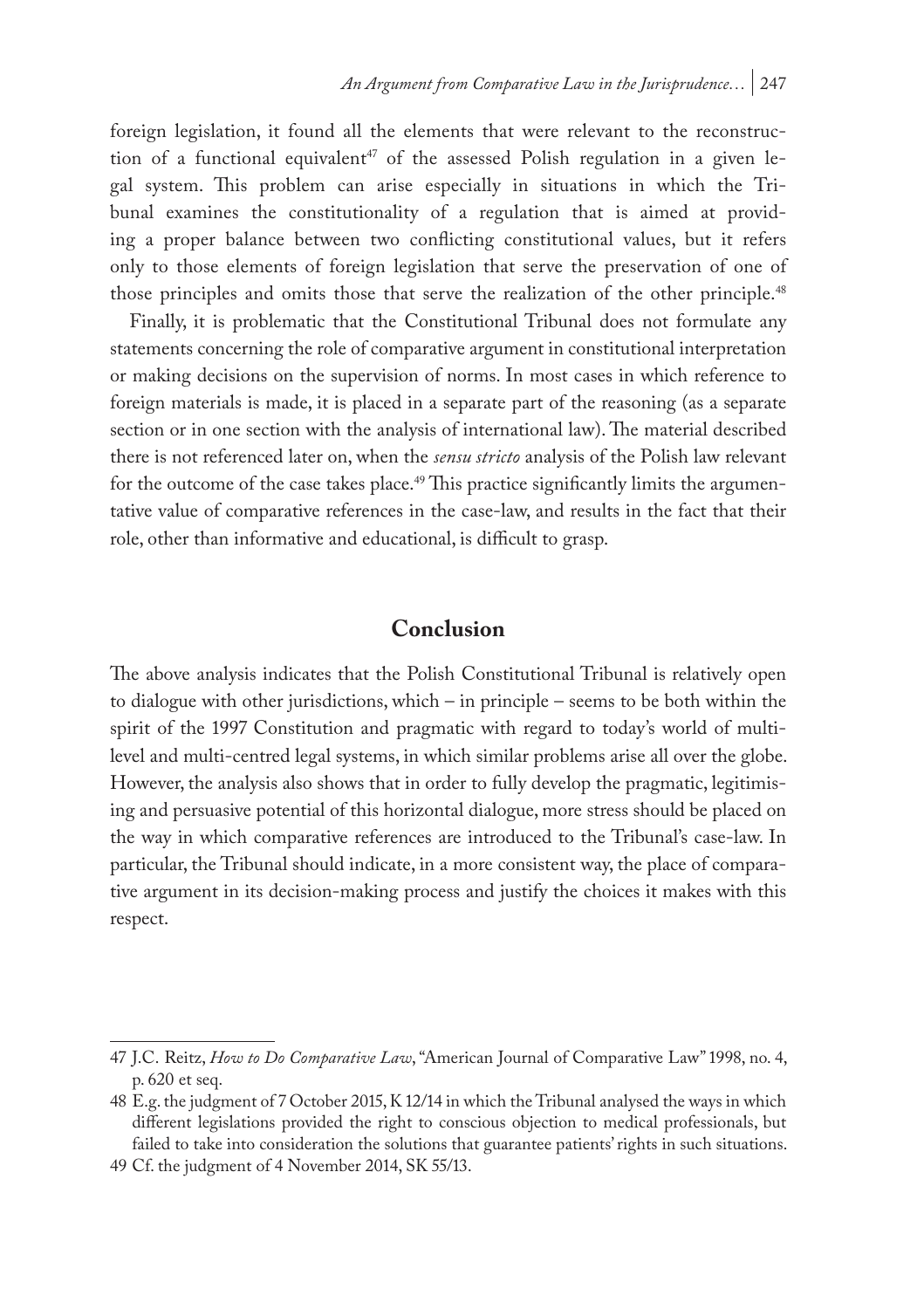#### **Literature**

- *A conversation between U.S. Supreme Court justices. The relevance of foreign legal materials in U.S. constitutional cases: A conversation between Justice Antonin Scalia and Justice Stephen Breyer*, "International Journal of Constitutional Law" 2005, no 4.
- Benvenisti E., *Reclaming Democracy: The Strategic Uses if Foreign and International Law by National Courts*, "The American Journal of International Law" 2008.
- Blum L.J., *Mixed Signals: The limited Role of Comparative Analysis in Constitutional Adjudication*, "San Diego Law Review" 2002, no. 1.
- Bobek M., *Comparative Reasoning in European Supreme Courts*, Oxford 2013.
- Breyer S., *The Court and the World. American Law and the Global Realities*, New York 2016.
- Brzeziński M.F., Garlicki L., *Judicial Review in Post-communist Poland: the Emergence of a Rechtsstaat?*, "Stanford Journal of International Law" 1995, no. 1,
- Canale D., *Comparative Reasoning in Legal Adjudication*, "Canadian Journal of Law and Jurisprudence" 2015, no. 1.
- Choudhry S., *Globalization in Search of Justification: Toward a Theory of Comparative Constitutional Interpretation*, "Indiana Law Review"1999, no. 3.
- Choudhry S., *Migration as a new metaphor in comparative constitutional law*, in *The Migration of Constitutional Ideas*, ed. S. Choudhry, Cambridge 2006.
- Frankenberg G., *Critical Comparison: Re-thinking Comparative Law*, "Harvard International Law Journal" 1985, no. 2.
- Garlicki L., *Cooperation of courts: The role of supranational jurisdictions in Europe*, "International Journal of Constitutional Law" 2008, no 3*–*4.
- Garlicki L., *Ochrona praw jednostki w XXI w. (globalizacja standardy lokalne dialog między sądami)*, in *25 lat transformacji ustrojowej w Polsce i Europie Środkowo-Wschodniej*, ed. E. Gdulewicz, W. Orłowski, S. Patyra, Lublin 2015.
- Grzelak A., *Choosing between two Evils: the Polish Ombudsman's Dilemma,* VerfBlog, 06.05.2018, https://verfassungsblog.de/choosing-between-two-evils-the-polish-ombudsmans-dilemma/ [access: 01.08.2018].
- Halmai G., *Perspectives on Global Constitutionalism. The Use of Foreign and International Law*, The Hague 2014.
- Halmai G., *Separation of Power Social Rights Judicial Review The Polish and the Hungarian Cases*, in *Constitution-making Process*, ed. M. Wyrzykowski, Warszawa 1998.
- Halmai G., *The use of foreign law in constitutional interpretation*, in *The Oxford Handbook of Comparative Law*, ed. M. Rosenfeld, A. Sajó, Oxford 2012.
- Jackson V., *Constitutional Comparisons: Convergence, Resistance, Engagement*, "Harvard Law Review" 2005.
- Laskowska M., Taborowski M., *Obowiązek wykładni przyjaznej prawu Unii Europejskiej – między otwartością na proces integracji a ochroną tożsamości konstytucyjnej*, in *Prawo Unii Europejskiej a prawo konstytucyjne państw członkowskich*, ed. S. Dudzik, N. Półtorak, Warszawa 2013.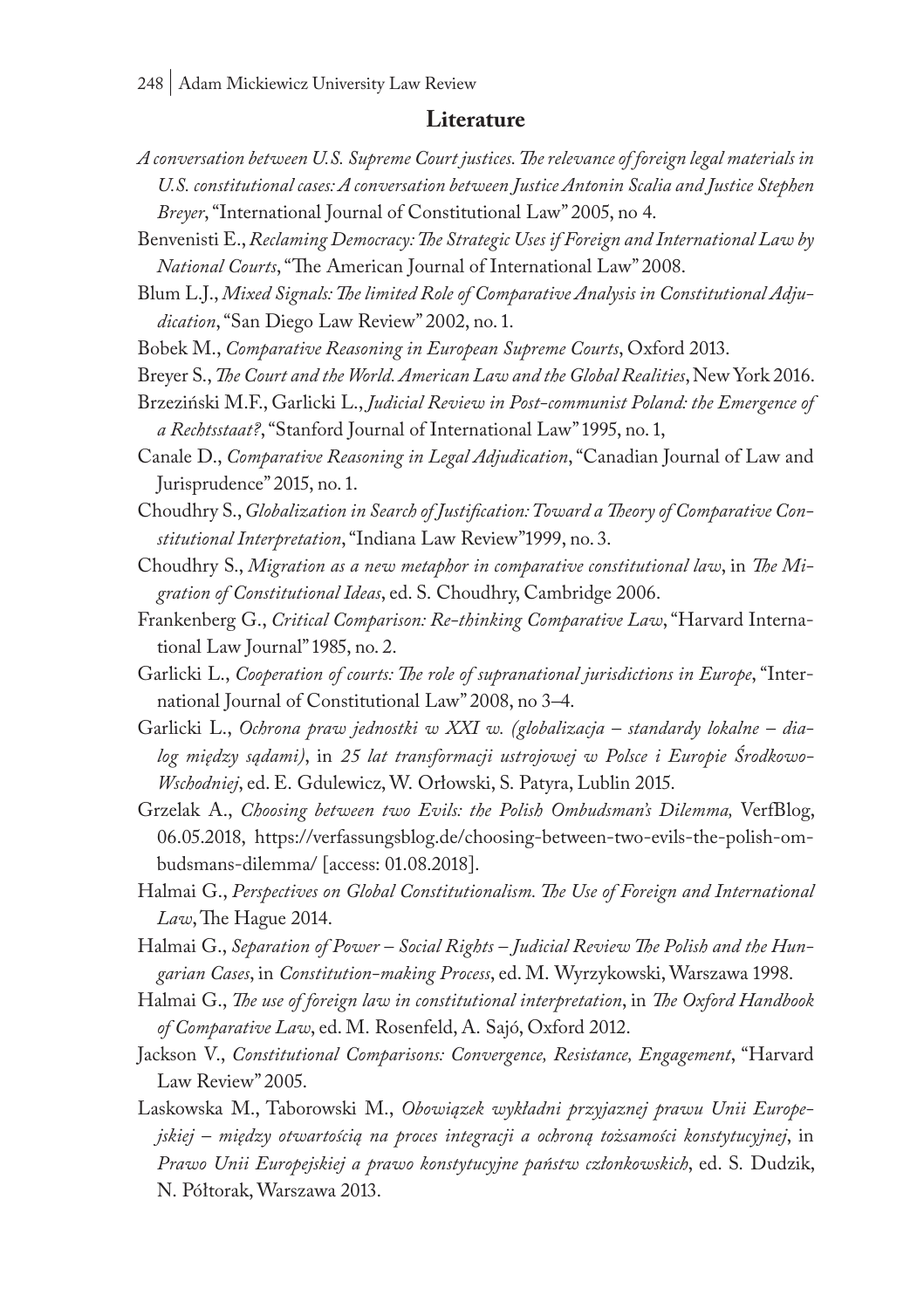- Łętowska E., *Zapewnienie skuteczności orzeczeniom sądów międzynarodowych*, "Europejski Przegląd Sądowy" 2010, no. 10.
- Ludwikowski R.R., *Constitutional Culture of the New East-Central European Democracies*, in *Constitutional Cultures*, ed. M. Wyrzykowski, Warszawa 2000
- Mak E., *Judicial Decision-Making in a Globalised World. A Comparative Analysis of the Changing Practices of Western Highest Courts*, Oxford–Portland 2015.
- Matczak M., *Poland's Constitutional Tribunal under PiS control descends into legal chaos,*  VerfBlog, 2017/1/11, https://verfassungsblog.de/polands-constitutional-tribunal-under-pis-control-descends-into-legal-chaos/ [access: 01.08.2018].
- Osiatyński W., *Paradoxes of constitutional borrowing*, "International Journal of Constitutional Law" 2003, no. 2.
- Paprocka A., *Wpływ orzecznictwa ETPCz na rozumienie konstytucyjnych praw i wolności w Polsce – kilka uwag na marginesie orzecznictwa Trybunału Konstytucyjnego*, in *XV lat obowiązywania Konstytucji z 1997 r. Księga jubileuszowa dedykowana Zdzisławowi Jaroszowi*, ed. M. Zubik, Warszawa 2012.

Prokop K., *Polish Constitutional Law*, Bialystok 2011.

- Reitz J.C., *How to Do Comparative Law,* "American Journal of Comparative Law" 1998, no. 4, p. 620 *et seq*.
- Rosenfeld M., *Comparative Constitutional Analysis in United States Adjudication and Scholarship*, in *The Oxford Handbook of Comparative Law*, ed. M. Rosenfeld, A. Sajó, Oxford 2012.
- Rosenkrantz C.F., *Against borrowings and other nonauthorative uses of foreign law*, "International Journal of Constitutional Law" 2003, no. 2.
- Sadurski W., *'Solange, chapter 3': Constitutional Courts in Central Europe Democracy European Union*, "European Law Journal" 2007.
- Sadurski W., *Constitutionalism and the Enlargement of* Europe, Oxford, 2012.
- Śledzińska-Simon A., *Poland's Constitutional Tribunal under Siege,* VerfBlog, 04.12.2015, https://verfassungsblog.de/polands-constitutional-tribunal-under-siege/ [access: 01.08.2018].
- *The Use of Foreign Precedents by Constitutional Judges*, ed. T, Groppi, M.C. Ponthoreau, Oxford–Portland 2013.
- Tushnet M., *Some reflections on method in comparative constitutional law*, in *The Migration of Constitutional Ideas*, ed. S. Choudhry, Cambridge 2006.
- Wendel M., *Comparative Reasoning and the Making of a Common Constitutional Law The Europe-Decisions of National Constitutional Courts in a Transnational Perspective*, "NYU Jean Monnet Working Paper 2013" no. 25.
- Zumbansen P., *Comparative Law's Coming of Age? Twenty Years after Critical Comparison*, "German Law Journal" 2005, no. 7.